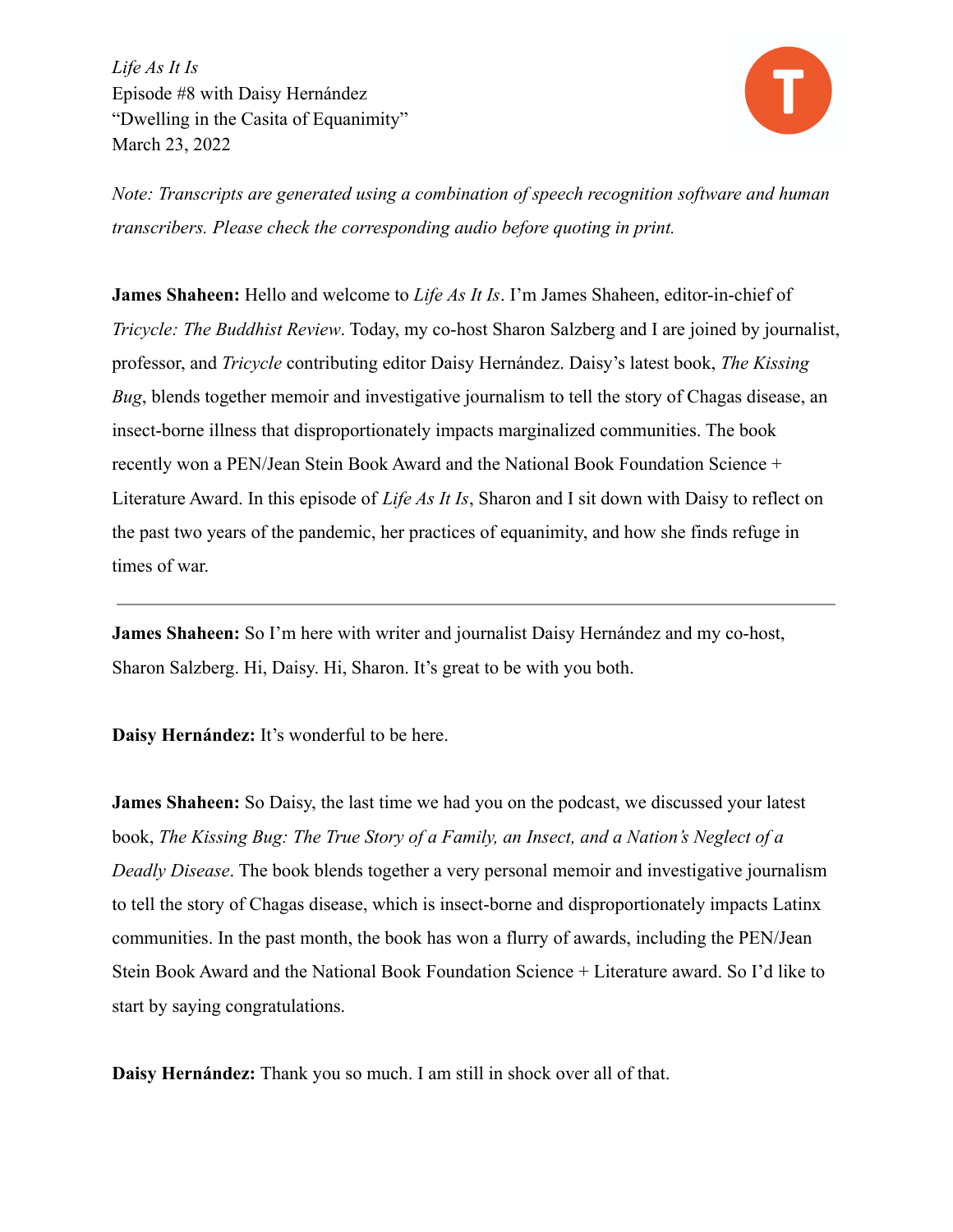

**James Shaheen:** I was having lunch with you before you went to the award ceremony, and it was so fantastic to hear that you'd won.

**Daisy Hernández:** Thank you.

**James Shaheen:** So why do you think the book is resonating with people right now?

**Daisy Hernández:** That's a great question. I am asking myself that as well. I definitely think that COVID changed everything, including how we respond to books like this. I think that without COVID, we would just not be thinking about racial disparities in healthcare for one. We would not have the kind of intimate knowledge that we have at this point about zoonotic diseases and the impact that they can have on our communities and our day-to-day lives. All of us have been through some experience with trying to get tested, trying to get vaccinated at different points. So I think all of that has definitely made readers much more aware and sensitive to something like this, Chagas disease, which, as you said, disproportionately affects the Latinx immigrant community in the US. It is not a contagious disease the way that the COVID virus is, so it's a disease that's really going to stay pretty contained to that particular immigrant community. But I think because of COVID, we've become more sensitive, dare I say maybe more curious as well to what other communities are experiencing.

**James Shaheen:** Right, so the same sort of thing with regard to care and outcomes played out with COVID. In other words, certain communities were disproportionately affected, not because they were more prone to actually being susceptible to the disease, but again, it was this environmental condition that really led to it. For instance, in Queens, you had large immigrant families living in close quarters, and healthcare access varied. So could you say something about that? Did you look closely at those disparities with COVID?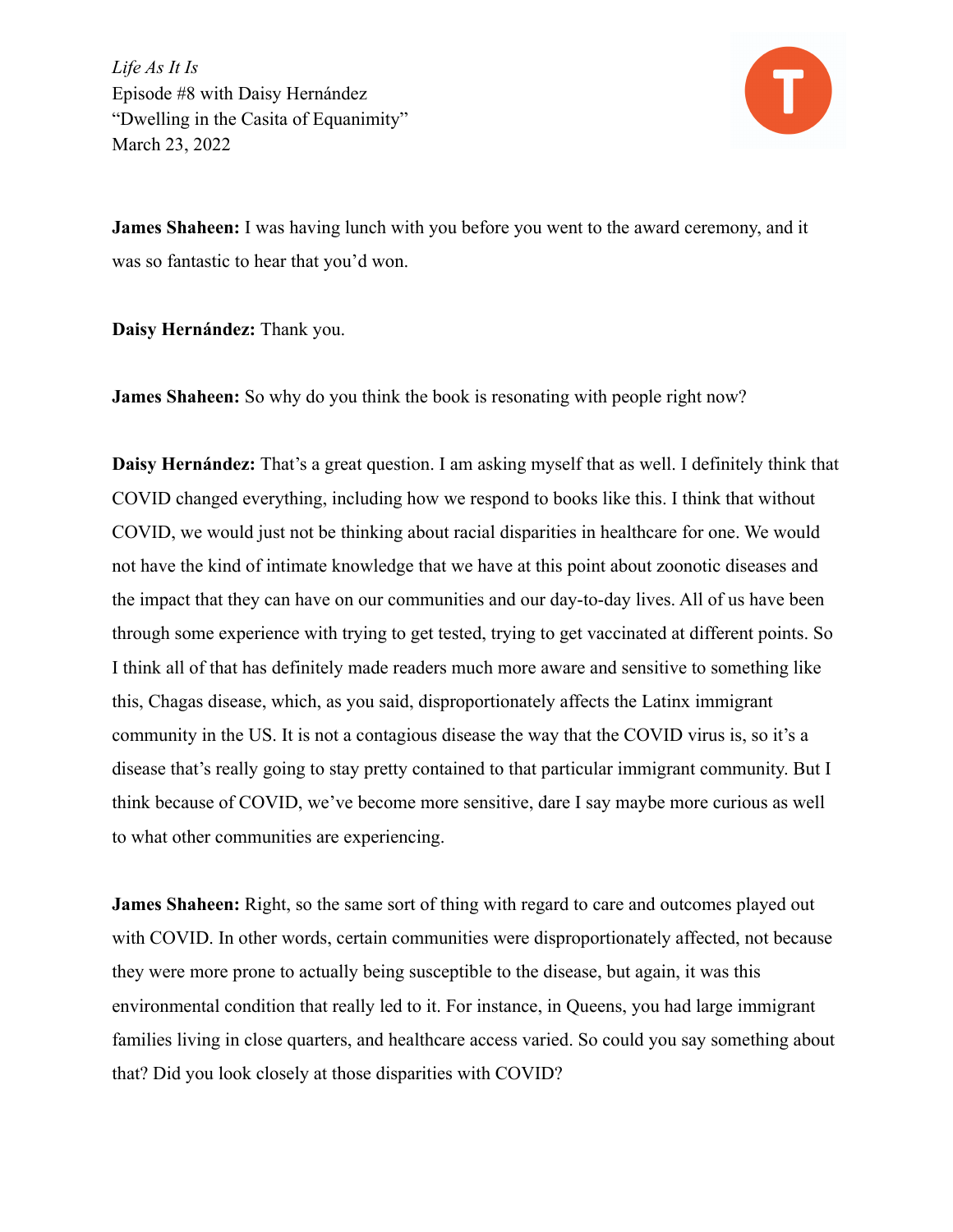

**Daisy Hernández:** Yeah, so I actually finished working on this book just as the pandemic was declared two years ago. I talked to my editor, and we realized, of course, that we needed to add what at that point was the beginning of the pandemic. It was a little scary actually how easy it was to write about COVID in the context of a book that I had already finished writing, that I had been working on for seven years, because I did talk about racial disparities in healthcare. What I pointed to is part of what you're describing is that it's not that this particular group of people are more susceptible to this insect-borne disease but that there are just a whole host of systemic reasons why this is happening. And so with COVID, yes, we do not have affordable housing that allows low-wage workers to have all the room that they need for their families. So we don't have affordable housing, so people make do with what they can do. We also have people I know in New York City who were working jobs that constantly put them into contact with a lot of people. We have people that also need to use public transportation that do not have the ability to just grab an Uber or a Lyft or a taxi when they need to get to a certain place. So there's so many reasons that people of color specifically in New York City became much more vulnerable to COVID when it first hit the city. And I would say it continued on as well. Similarly with Chagas disease, these are immigrants in the US who are like my auntie. They grew up in pretty poor families in Latin America, they had a lot more contact with rural communities, and sometimes that means that they grew up in rural communities where there has not been an investment in housing or pesticides or any kind of way of protecting people from these insects. My auntie actually really grew up in the city, but her family and her friends and all their connections were in more rural areas of the country. So they were just as vulnerable as people who were living there as well. And I think with COVID, this is something that different public health officials were struggling around, but it's the public healthcare message. So with Chagas disease, specifically in South America, Central America, and Mexico, which is where you find this, there has not been a vigorous campaign to raise awareness about this disease so there's also been an incredible lack of knowledge just among communities themselves there and also, of course, in the US. This is the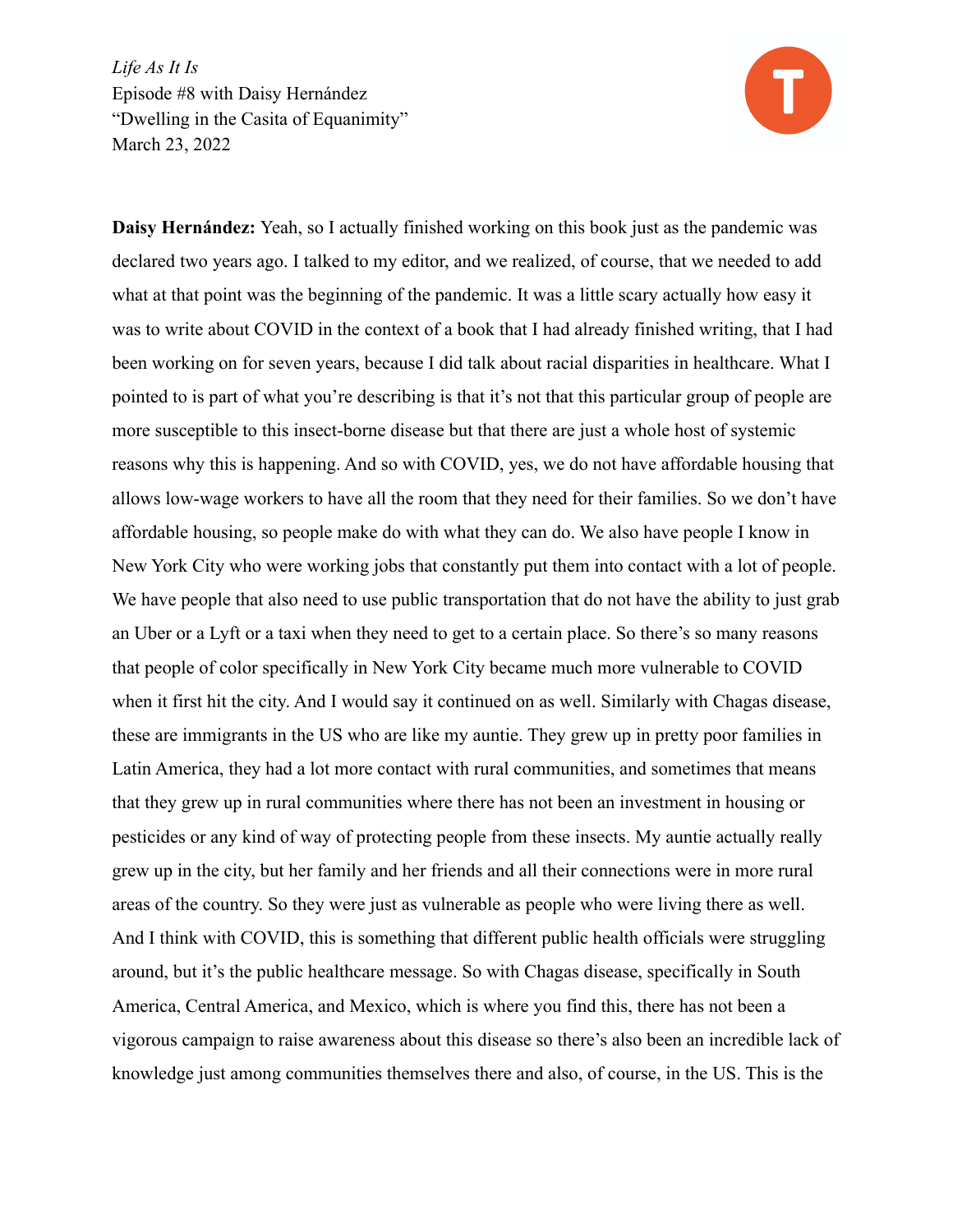

first book for a general readership about Chagas disease even though you have 300,000 people in the US who are infected with it.

**James Shaheen:** Right. I was thinking about what you said. I know that many of us who have jobs like mine simply went home and carried on and many people ordered out rather than even go to the supermarket, yet there were people employed by the supermarkets who were required to show up every day. I think that the inequality that the disease threw into high relief is something that is probably still under discussed. But your book obviously brings it to the fore.

**Daisy Hernández:** Absolutely. We're still not talking about it in a robust way. I think that's the best way to say this. Stat News, this news outlet devoted to healthcare, has really done some interesting coverage on different aspects of racial disparities in healthcare, including the kind of articles that get published in medical journals. They did a really incredible story showing how even when these medical journals wanted to start focusing on racial disparities in healthcare, who they turned to were the work of white scholars and white academics who are actually still pretty new to the field itself. Some of them were essentially presenting research that had already been done by Black scholars specifically. It was an incredible story. They've done really interesting coverage on the continuing racial disparities, but it's a very specialized news outlet, right? It's not the nightly news, and it's not what we're hearing on the radio all the time or on social media all the time.

**Sharon Salzberg:** I think that's just fascinating because one of the things that is not really analyzed necessarily in research is what's the norm? If you're trying to compare your level of stress to the "norm," who's defining the norm? It is usually a very particular kind of person. Dismantling the way we look at things seems to be a really important task.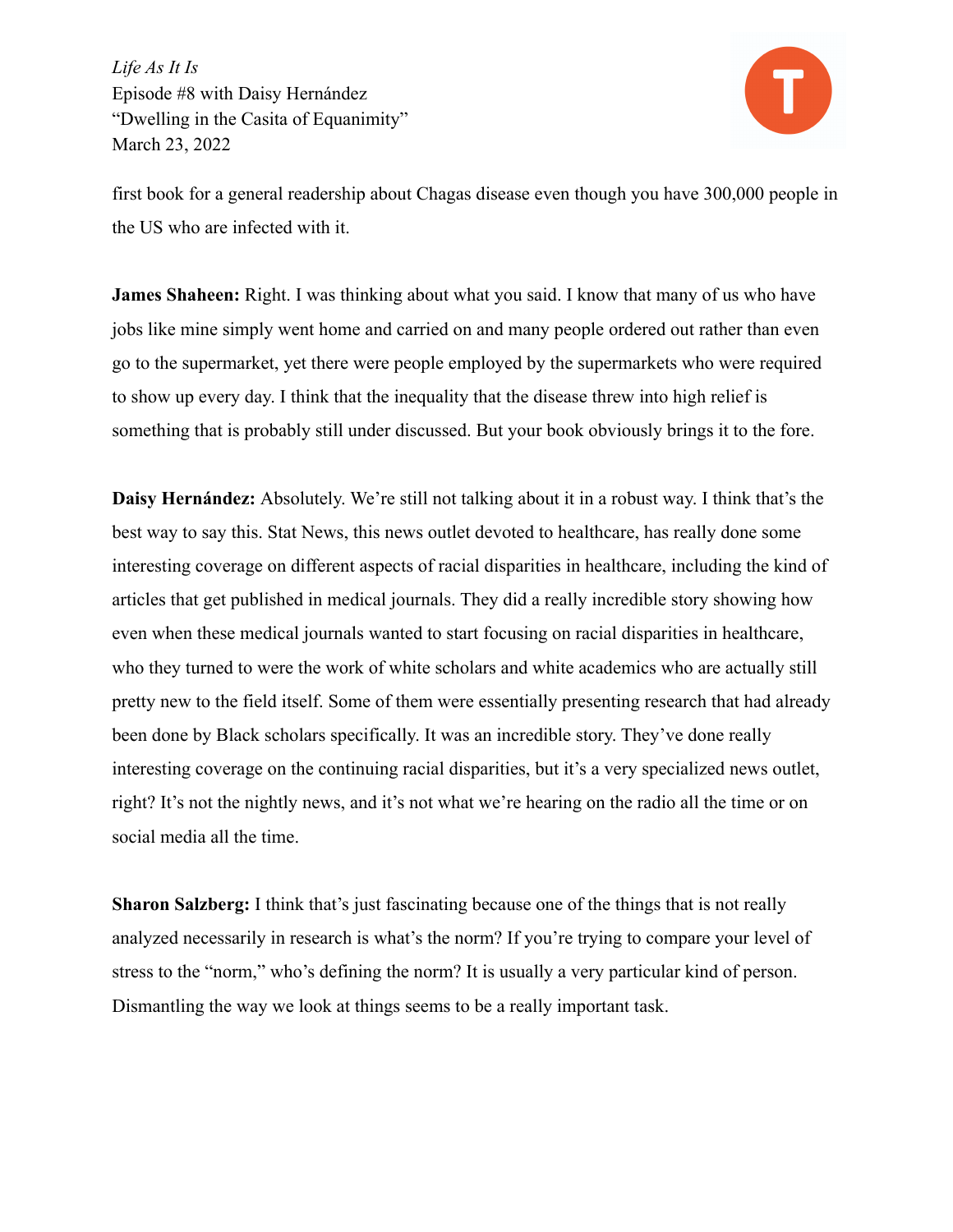

**Daisy Hernández:** Yeah, absolutely, and that actually makes me think of the necessity of having BIPOC spaces for Buddhist practitioners because I think sometimes when you walk into a predominantly white space, you are bringing already that stress of your life as somebody who's constantly negotiating issues around race, and then you come into the space and want to sit down with it, but you're doing it again in another white space. Whereas when you walk into a BIPOC space of Buddhist practitioners, you can at least already say OK, we're starting the conversation in a different way at a different point. You can tell I'm really looking forward to the BIPOC retreat this June in person. I so need it. Two years without it has been hard.

**James Shaheen:** Is that up in Barre at IMS?

**Daisy Hernández:** It is.

**Sharon Salzberg:** Yeah, we're here. We're open.

**Daisy Hernández:** I did it virtually in 2020. I don't know what happened to 2021. I still don't even know how that year happened.

**Sharon Salzberg:** It's interesting, like what happened to that year? Because two years ago, I left New York City thinking, "Oh, things are really uneasy here. Things are feeling really anxious. And I'll just go up to Barre for two weeks and wait it out." It's been two years and it is like a fog. We started this podcast in many ways because we wanted to hear from people how they have been navigating these very uncertain times. Maybe you could say something about what the pandemic era has been like for you and how you've been getting through and how you're reemerging.

**Daisy Hernández:** Yes, that is a question. How am I reemerging?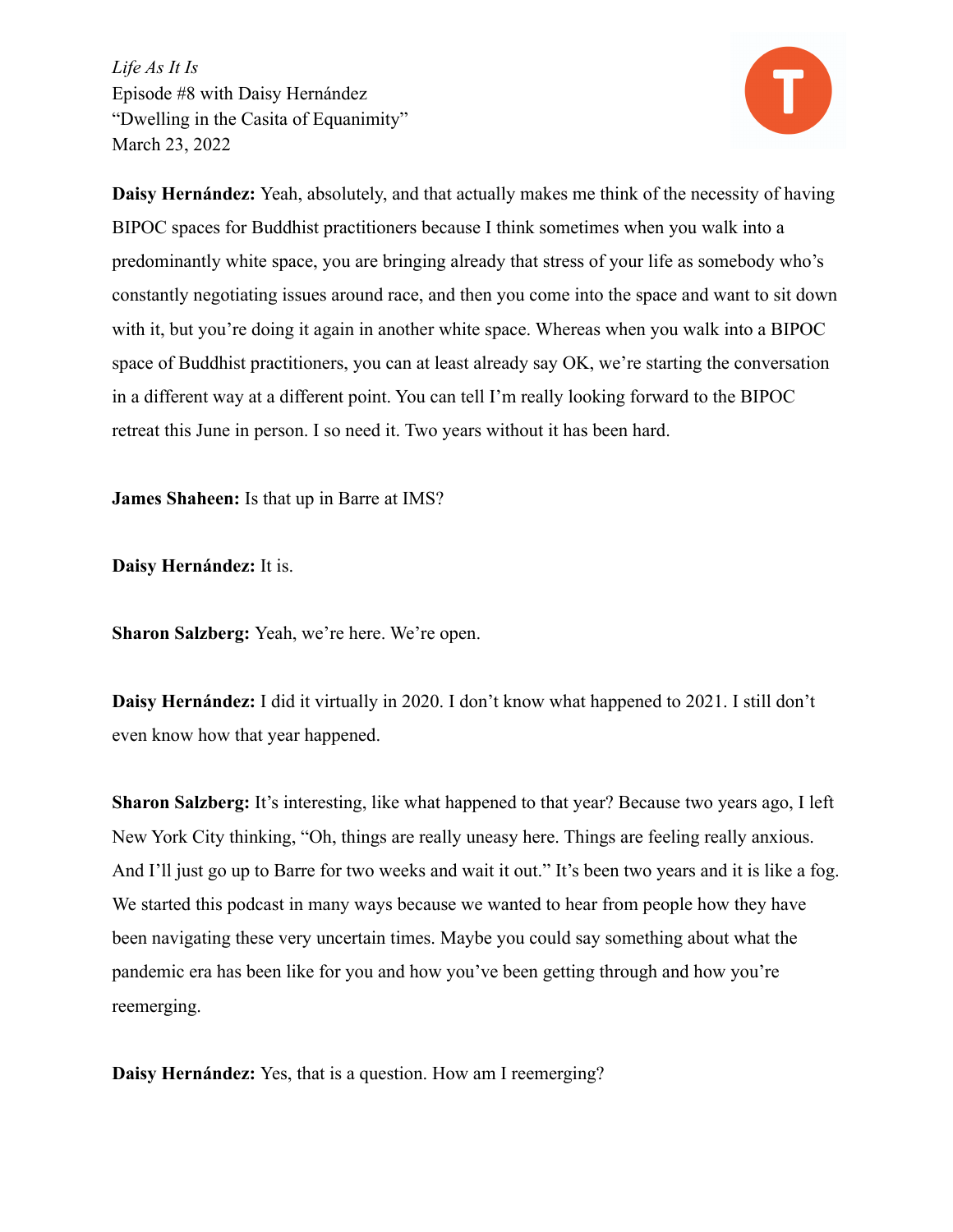

**Sharon Salzberg:** Am I reemerging? I'm not sure I even am reemerging.

**Daisy Hernández:** I think I am beginning to reemerge. But I'm remembering I was registered for the in-person BIPOC retreat in 2020, and it went virtual. It's incredible now two years later to remember how strange and odd that first retreat was because I think that that was my first retreat virtually. And yet how magical it was, and how necessary it was and how having that structure encouraged me to have a conversation with my sweetie, like, "Hey, I'm going to have these days of silence at home, and I'm not going to be watching whatever TV show we were watching every night at that point." It made me appreciate my home practice in a different way. It definitely has humbled me. I thought I had a more robust home practice. It really underscored this conversation that I had with a teacher many years ago where I was just noticing and outlining to her all the shortcomings of my home practice and how different it is when I have access to a group that I can sit with at least once a week if not more. She was in the Zen tradition. I was expecting her to offer me something very deep and riddled, and instead she said "Yeah, sangha. We need sangha." It's not more complicated than that, that need for community to make our practice possible. I think these last two years have really underscored that need for community. I had just joined a new BIPOC sitting group in Nashville because that's where I was when the pandemic hit. I was in Nashville for that semester teaching. And that group took off in a really wonderful way and brought people from different parts of the country because of the pandemic. There's so much that we made happen during these two years that I think it's going to be hard for us to fully appreciate until we're further down the road. I think I leaned very much into the concept of taking refuge, as I'm sure others did, taking refuge in virtual sangha and the teachings. Just the concept of taking refuge has felt really important these last few years. And I think now, as we're talking about this, I think that's what I'm going to need moving forward because I spent four days in New York City and I saw more people than I've seen in two years. I've had more meals in restaurants in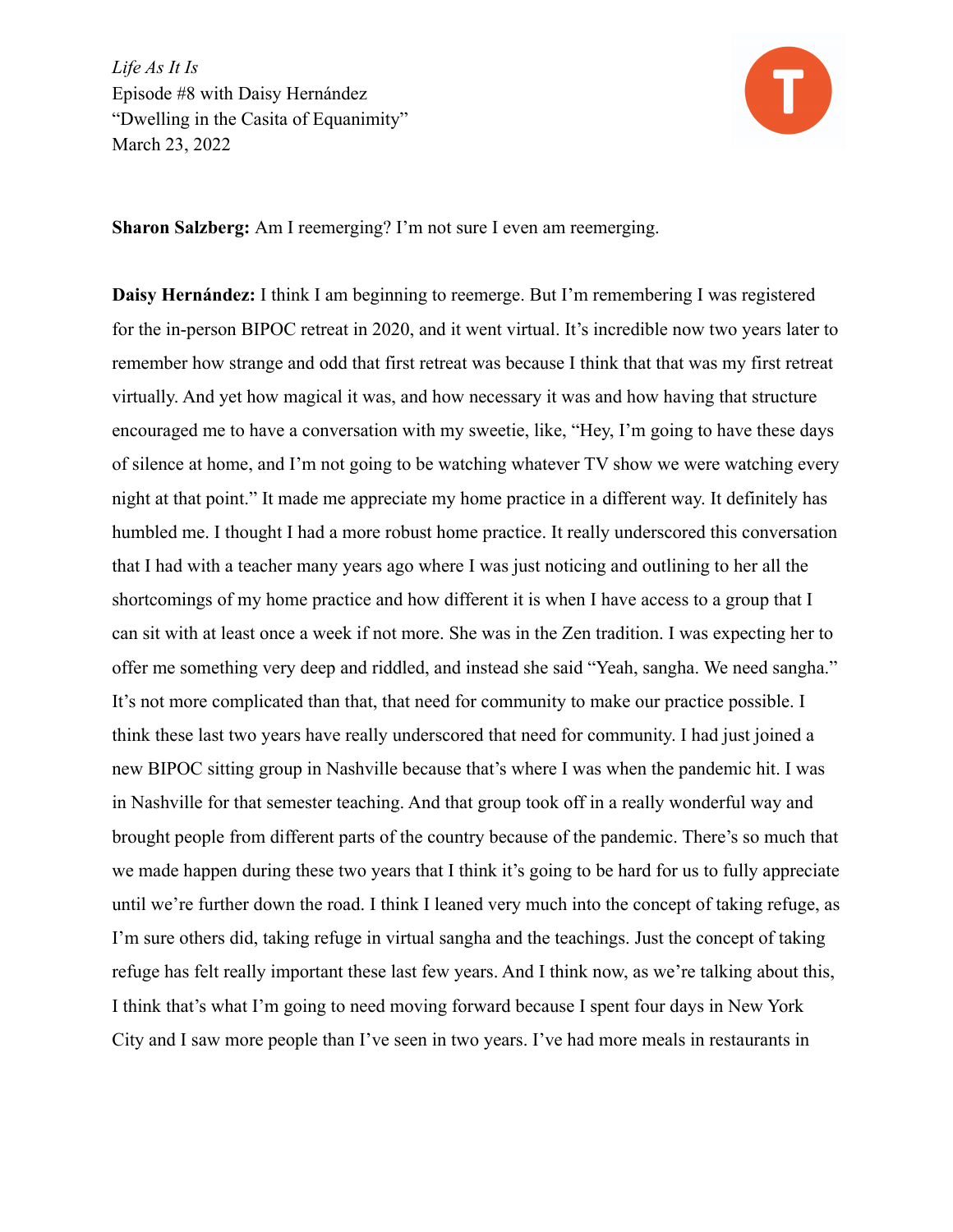

four days than I had in two years. And that's disorienting as well. So I think I'm going to need to, I think, work with that concept of taking refuge as I come out of the cocoon.

**Sharon Salzberg:** Well, it's such an intense thing in and of itself. I saw my doctor in person for the first time in two years, and at the end, she just looked at me and said, "I think you need to get out more." Because I just said, Well, I've been in Barre, Massachusetts, and I've seen maybe six people over the course of two years. I've been online constantly, and I have the world's biggest mask collection, and I don't go anywhere. It feels so important that we connect one way or another and maybe many ways, that we not kind of lose that and the vitality of that. How great, you went to New York and you just forged ahead.

**Daisy Hernández:** Somewhere in the last two months, it really hit me. It was probably the start of winter here in Ohio, and winters in the Midwest are no joke. It gets gray and gray for days and days, and it is cold. I think something about that combination and just coming up on the anniversary pushed me, although I'm wearing a mask everywhere pretty much, but it definitely pushed me out the door. I think also having the award ceremony and another ceremony with the National Book Foundation felt like, for me, it was all a matter of is it worth getting COVID and be really sick perhaps? And so I just kept saying "OK, it is."

**Sharon Salzberg:** It's interesting because it strikes me that it's very much like leaving a retreat, of course. I've always counseled people that when you leave the retreat, it's a culture shock. You're going to think, "Boy, people are moving quickly, and they're all talking. I'm used to being silent," and you kind of look around like you're sitting in the restaurant, or they hand you a menu and you think, "Oh, I have choices." And it's very much that kind of feeling of dislocation and also joy at the abundance of life as it's presenting itself. I was going to ask you about the award ceremony and what that was like.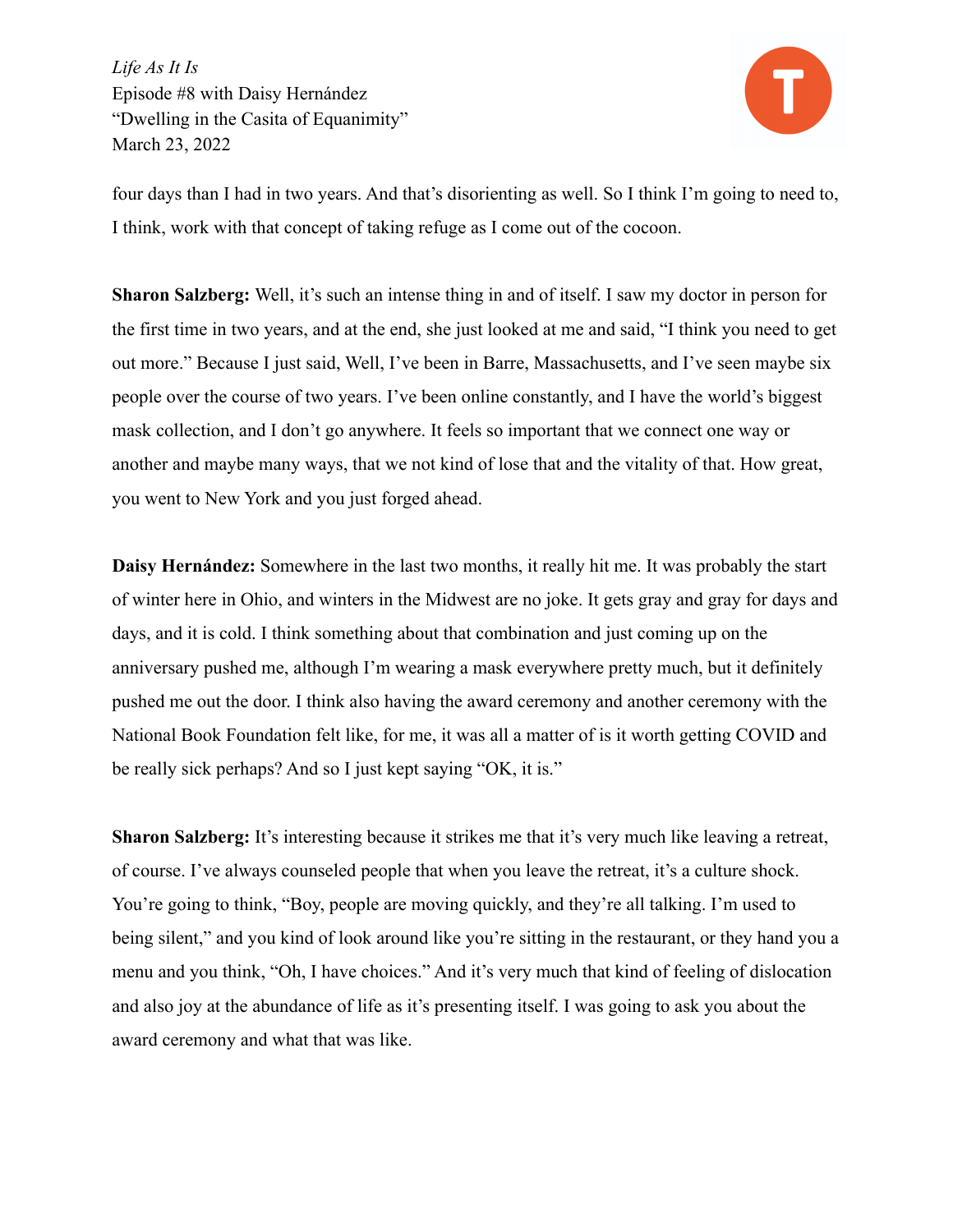

**Daisy Hernández:** Well, I do have to say that you have struck on the perfect analogy. I think we are collectively leaving the retreat center. You're reminding me of the first time that I left a retreat, and yes, they gave us the talk about going slowly. I was driving out of the retreat, and so they said, "Be mindful of your speed because you'll go much slower than everyone else." I'm a pretty fast driver, so I thought that was rather silly. And then I remember myself leaving the retreat center, this was in California, and driving down the road. I was like, "Everyone is really speeding. That guy must have been going 90." But I remembered what they said to check your own speedometer, and I was going 30 on a 60 mile road. And so yeah, it was quite the disorientation and the dislocation. It's true, when I got to New York City, I had forgotten that this many people could be in one room and move about each other. The PEN America award ceremony was amazing. They did an incredible job organizing it. They had rapid tests available for all of the writers whose books were finalists because we were going to have more contact with each other backstage and so forth. So it did create this other layer of uncertainty because you didn't know if you were going to pass your rapid test or not. And so I had a really wonderful opportunity to be in the moment backstage as I was waiting for my test result and just watching my mind run in every direction: "What if it's positive? It can't be positive. If it is, I'll ask for another test. I'll run to the corner store and get myself a test. It can't be positive."

**James Shaheen:** I would have felt terrible because I had lunch with you before you went to the ceremony.

**Daisy Hernández:** I was actually blaming you. I was like, "If it's positive, I have to call James and tell him." So yes, it's exactly as when you leave a retreat. I remember leaving a retreat and driving to the airport and flying out. I had lunch at the airport, and I remember the waiter and just suddenly having space around my interaction with him and my thoughts about him and realizing like, "Oh, I never have this space around my meals and around interacting with people about my meals." We had such a lovely connection. I remember thinking this is retreat leftover time. I feel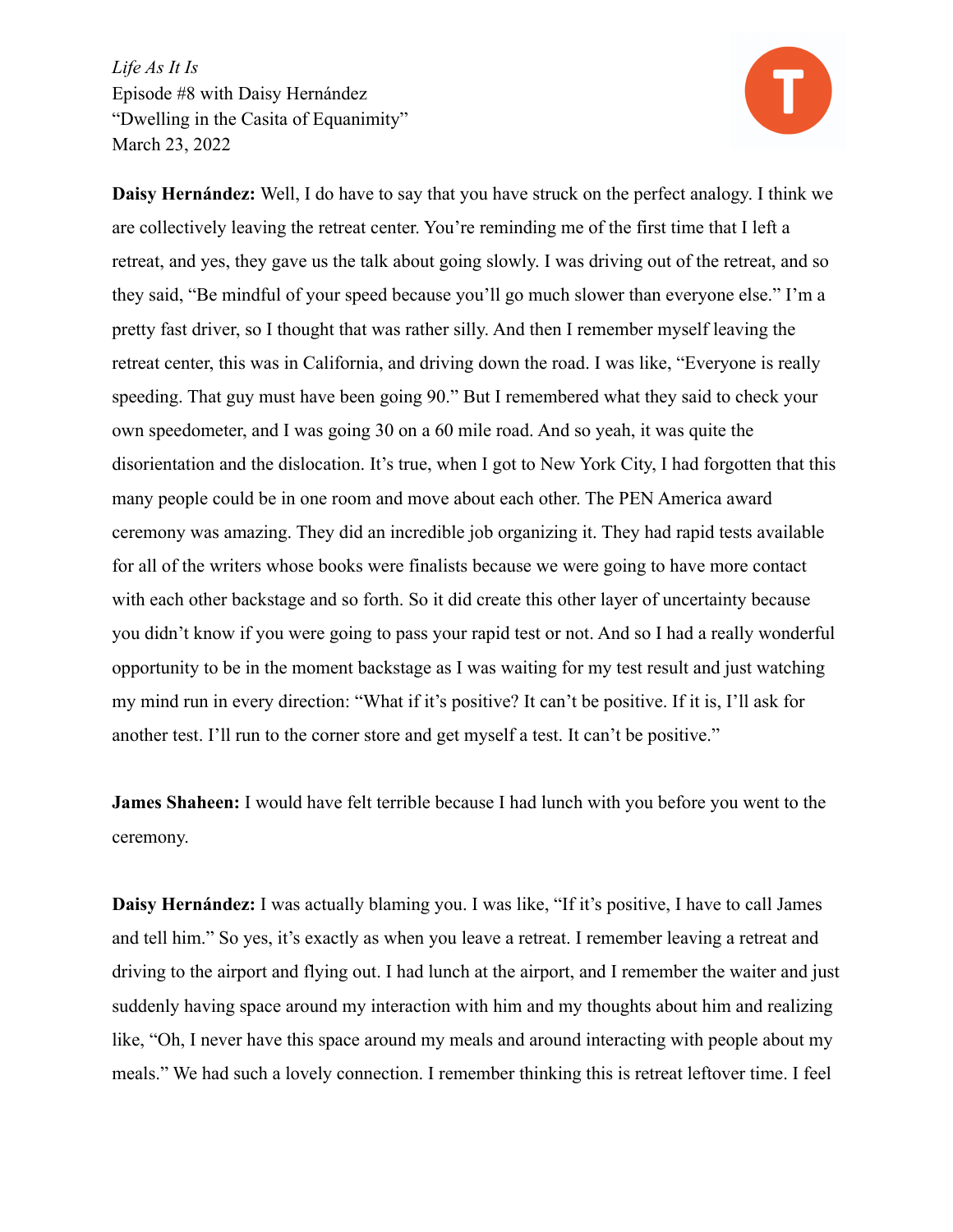

like the award ceremony was very similar. I would have appreciated it in a different way pre-COVID. I think because of COVID, every hug with another writer felt really special. Every person I was able to see in person felt just very precious and very meaningful.

**Sharon Salzberg:** Speaking of space, ever since I quoted you in my book, *Real Change*, I've thought of you and called you the "equanimity lady," and equanimity is comparable to space, spaciousness, not like a cold, icy distance, but a really balanced, open space. It feels like something we could all use more of right now. So I wonder if you could talk some about equanimity and your practice during the pandemic in terms of equanimity and the kinds of crises, the political crises that we're in?

**Daisy Hernández:** Yeah, during the pandemic, I definitely felt like equanimity was so central. You and I spoke about that as well. I don't know how I would have gone through that time without, as you're saying, having spaciousness for all the difficulties to exist and also for all of the joys to exist as well, because as we're saying, so many connections were possible during these last two years. I reconnected with old friends. I made new friends online and by old-fashioned telephone as well, and to be able to say that there's space here for all of that to happen. And with what's happening now. I think it makes equanimity even more necessary. I found myself yesterday listening to another journalist talk about what's happening in Ukraine, and as many analysts and journalists are telling us, there are only degrees of terrible outcomes. I was listening to Masha Gessen talk about how the best possible outcome might be that Putin is satisfied with taking part of Ukraine. I mean, the best outcome is a terrible outcome too. And those are moments in which for me, I have to practice pausing. Before equanimity, the pause to say, "OK, I am having a lot of emotions right now. I'm having a huge reaction to hearing someone whose work I respect give an analysis, a very sober, sober analysis of the situation," this pause, a moment to always breathe for me and to come back to my body and to say there's space for me to hold this, and there's also space for me to hold the incredible sense of unity that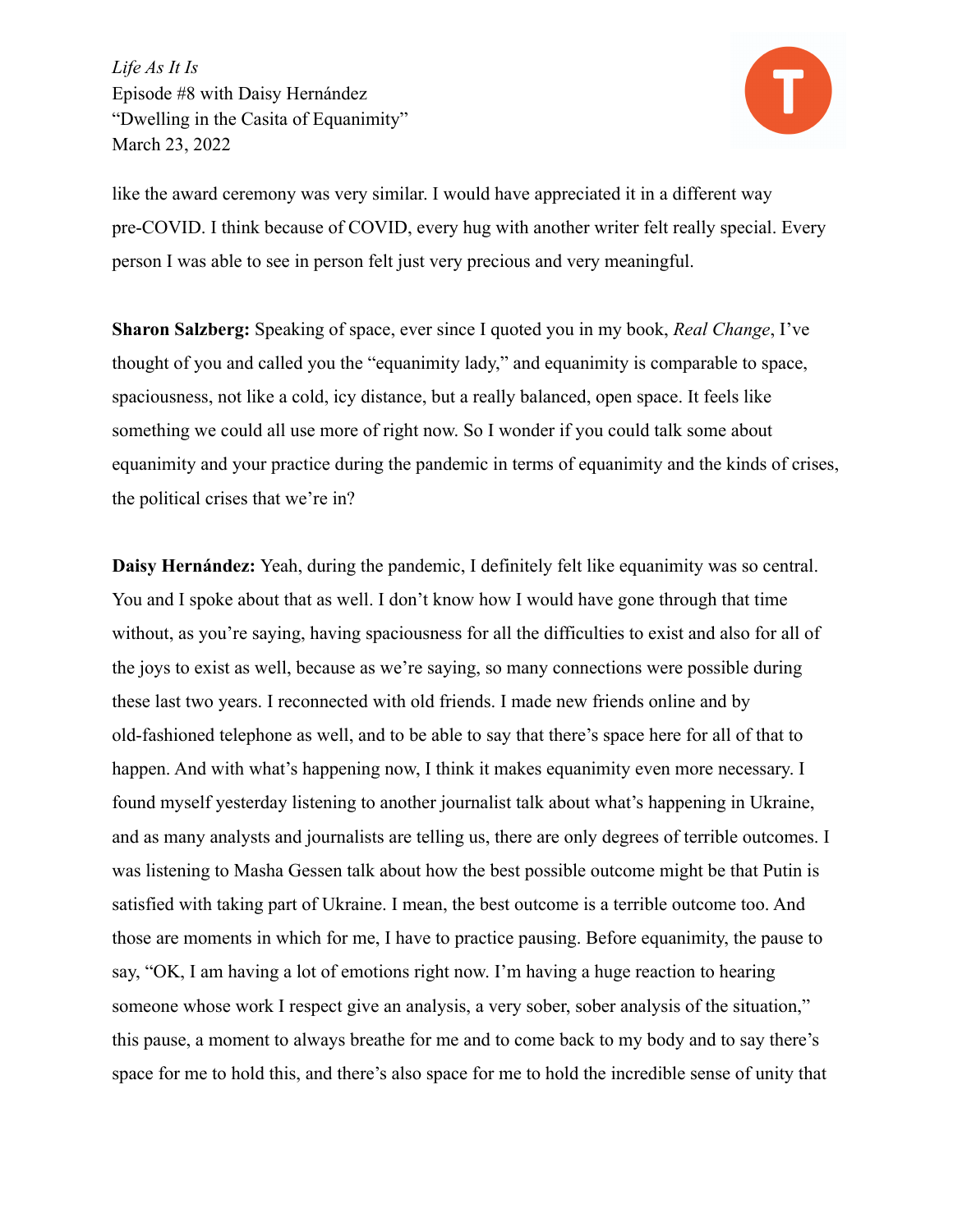

people are experiencing in Ukraine and other parts of the world. I also have to really make space to also hold the fact that we're having an incredible outpouring of support for the Ukrainian people, but this is not the kind of support that we show when many other people have to flee their home, not just Syria, of course, but Palestine and many others. And so holding space for all of that to be true and existing at the same time is just very necessary right now. How are you working with all of this, Sharon and James?

**James Shaheen:** Well, as Sharon said, when we first discussed this podcast, it was going to be about how people are getting through the pandemic. But the other day, I told our producers, and I said I would discuss with Sharon, that I think maybe we should call the podcast, "It's Always Something." "Life As It Is: It's Always Something." To describe the pandemic and my experience of it, I remained in New York, and I was taking the subway and interacting with people as I had to. It's a crowded city. So my experience was a little bit different. But it was also like emerging from retreat. But you know what we've been through from the time Trump was elected to the pandemic to George Floyd to the social unrest that followed that and the social justice movement picked up momentum and then the next wave of the pandemic, the next wave, and we just think we're coming out of the pandemic, and we've got a war. It's been a long haul. But Daisy, I just want to ask you, a few years ago, you wrote a piece called "The Noble Abode of Equanimity" on equanimity and not getting swept up in the political storm—or any storm for that matter. You talk about the brahma-viharas as casitas, "sacred little houses where you can dwell when times get rough." Can you talk more about these sacred little houses that you wrote about?

**Daisy Hernández:** It really came to me because at Spirit Rock, where I started going on retreat first many years ago, they had their dorm rooms or cottages labeled with the brahma-viharas. I think that actually is what got it into my mind, that association of these with little houses, but the more that I thought about it, I felt like that really worked. For me, I feel like I need a sense of a visual element when I think about refuge, and so the idea of thinking about these as little houses,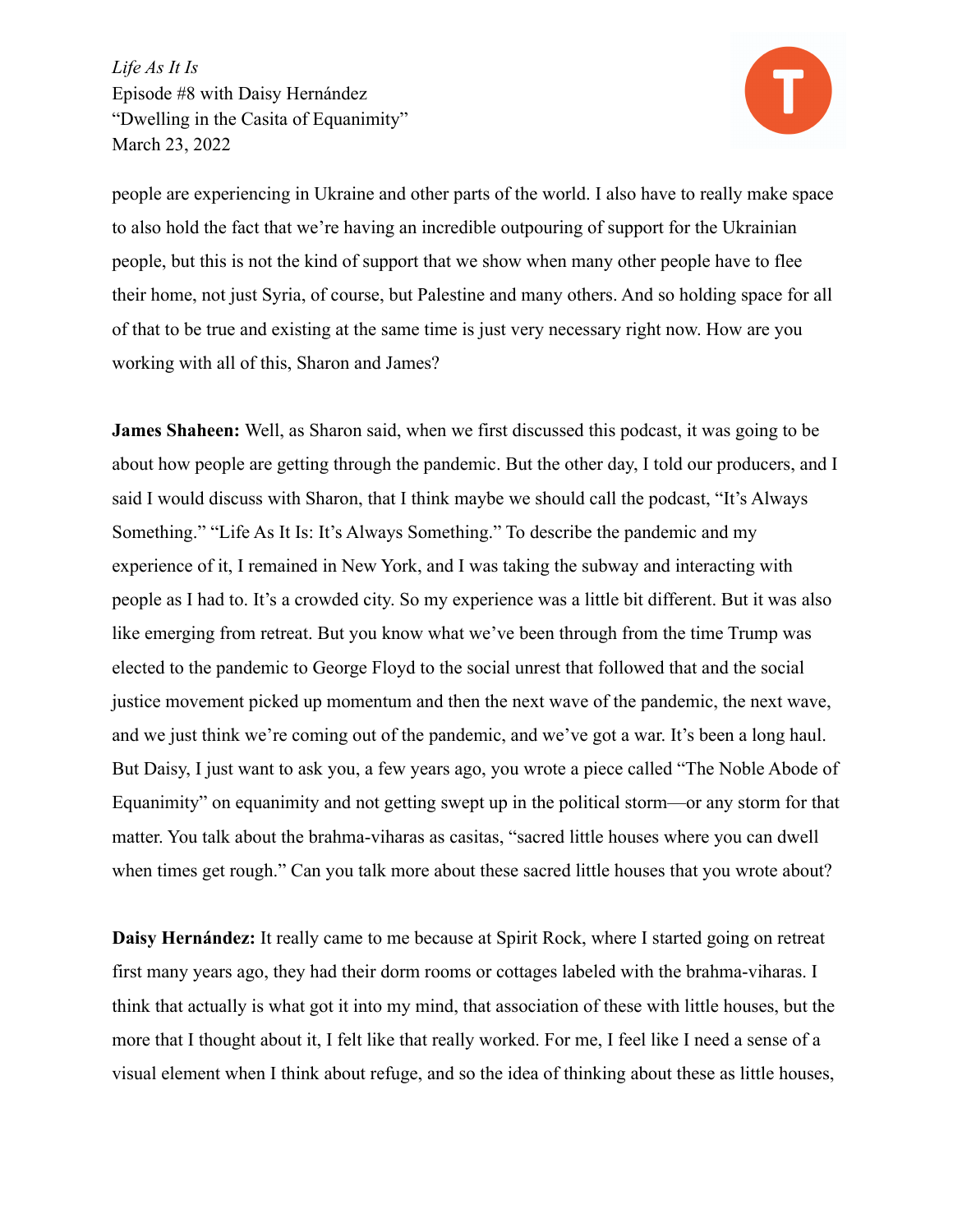

as casitas, really just gave me a strong visual of entering into a physical space because I think, especially for me, when the world is turned upside down, I need ritual oftentimes, and that happens in a place. Whether it's creating a little altar or changing a physical space, somehow I need to enter into a bit of a different physical space. And so thinking about them as casitas just made it more accessible for me and more real. I talked in that essay about feeling like equanimity was a far-off concept and such a mouthful of a word, and so for me, putting it in terms of a little house or a casita just made it much more tangible and closer to me culturally as well. I think in my mind, it also made me think of Spirit Rock and my first retreat there and how scared I was to be silent. I think I just went for a weekend, two days or something. So yeah, casitas just made it more accessible for me. I feel like we have to make the practice work for us.

**James Shaheen:** I think of the different refuges I tried during the pandemic, and the first one was work. I lost myself in work, and that didn't turn out to be a very nice casita. Then I began sitting more frequently. I even got up to IMS at one point and got to sit there with Sharon and Joseph, and that was truly wonderful. There really for me is no substitute in terms of refuge for sitting. That was tremendously helpful. Also, the Zoom retreats. Sharon, how did you fare?

**Sharon Salzberg:** I was alone. I was also online like 20 hours a day, it felt like, because the suffering was so acute and I felt I couldn't not respond. I just had to do anything I could. I was teaching a tremendous amount, and I think what I was teaching, of course, is what I was trying to practice and what I needed to be practicing myself. I realize listening right now to you, James and Daisy, that a lot of what I was emphasizing was really forgiving yourself for whatever you were feeling, which meant I had to forgive myself for whatever I was feeling, which was the entire range. It was both allowing the really distressing pained feelings. I knew so many people who lost somebody personally due to COVID, and then I had already for years been working with healthcare workers and first responders and people we call caregivers who are really the heroes of this society or any society who are so unheralded and kind of on the frontlines of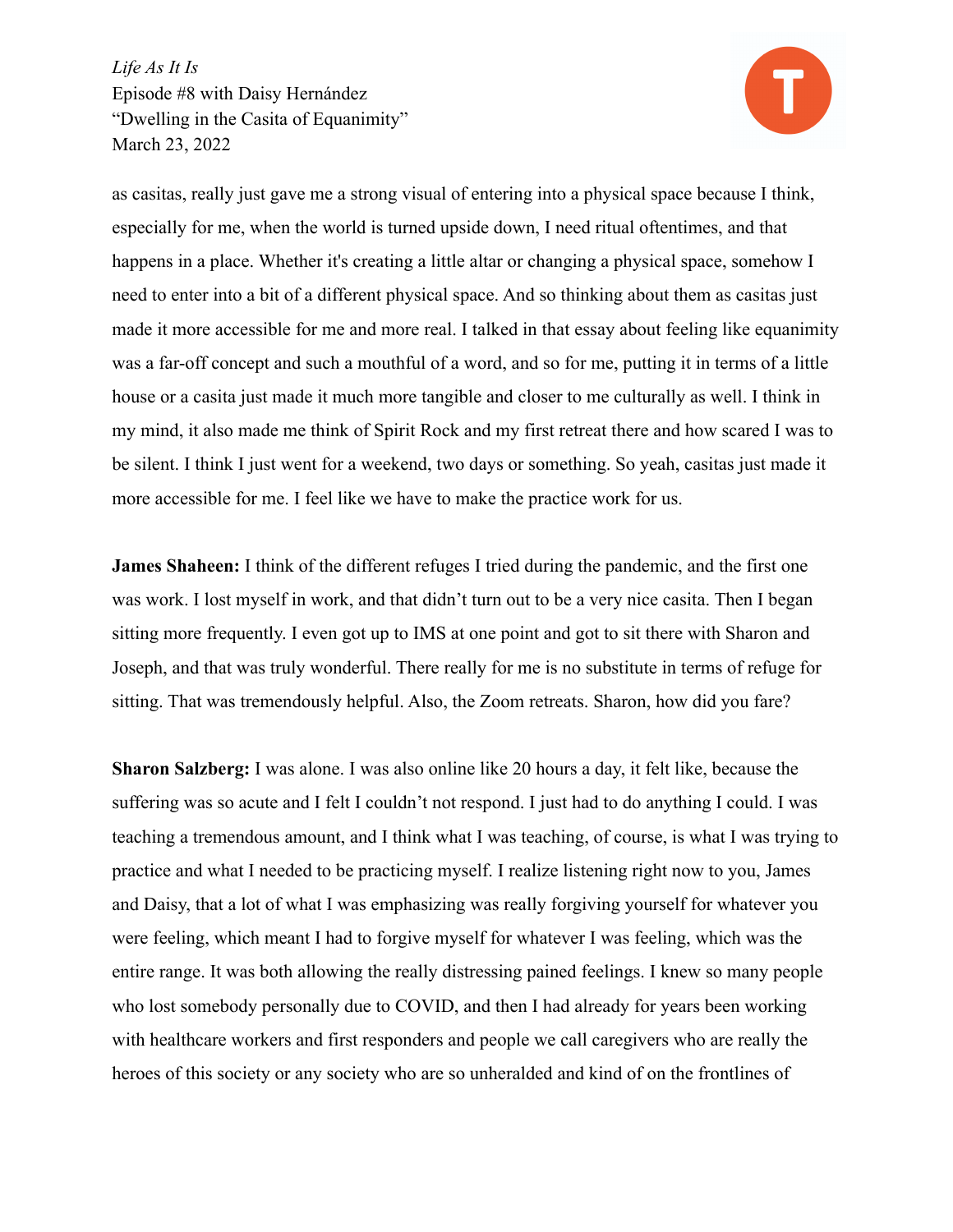

suffering. This was quite a bit of suffering to be on the front lines of. To actually allow the anger and the grief and the sense of uncertainty, which was so acute, and also to allow the joy, which was also true as people came together sometimes or they offered food. I was sustained for a long time by this story about this place in Minneapolis. It was a public school that closed down and became kind of like a food bank. They put out a call for 70 bags of produce and food, and they got like 20,000. So I thought about that story every day. I guess it was all about equanimity. It was allowing what is to be there and not relating to the various feelings as though they were permanent because they're not. Just keep that perspective. Somebody sent me a tweet the other day. Their eight-year-old came back from school and said, "The teacher said, 'Imagine that you're like a pond and they're all these fish in the pond. The fish are your feelings. Remember, you're not the fish, you're the pond.'" And then the person who wrote it said "Primary school is a lot better than it used to be."

**James Shaheen:** The nuns didn't tell me that.

**Sharon Salzberg:** No, I guess not. My teachers didn't tell me that either. I think that was so essential to my own practice and therefore what I was trying to offer.

**James Shaheen:** You know, I want to come back to refuge for a minute because, Daisy, you also wrote an article for us called "Finding Refuge in a Time of War." It was from the early Trump years, but the title feels particularly apt right now, and again along with my "It's always something," I think it's always apt. You asked Sharon and me how we're finding refuge or how we're faring. I wonder what for you is refuge right now.

**Daisy Hernández:** That's such a beautiful question. Connecting with people that I love right now feels like refuge. With some of them, it was connecting with them in person while I was in New York City, and it felt like a refuge to get a hug, like an actual physical hug after I spent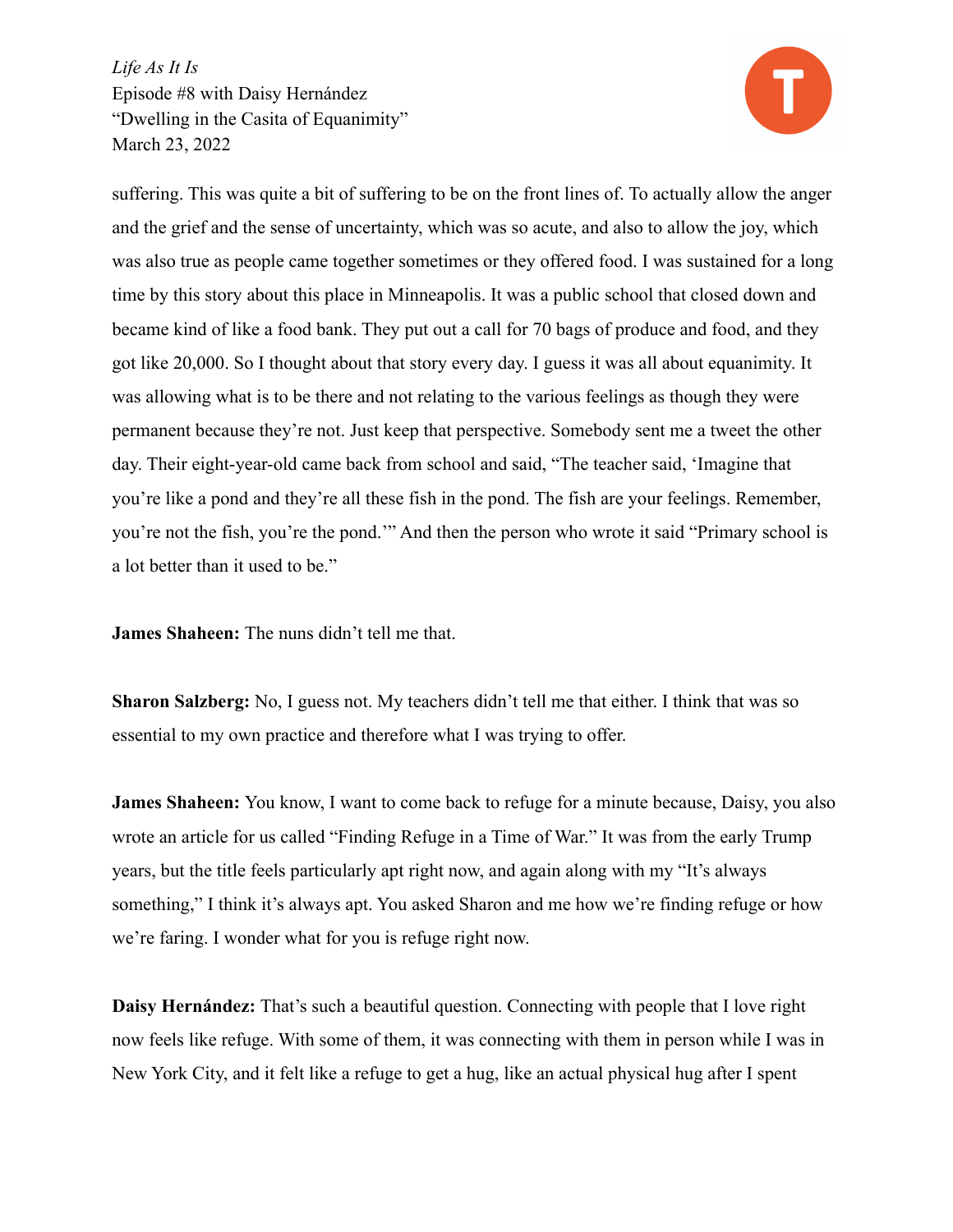

these two years in Ohio. For me, there was a refuge in physical contact, in that being embraced and being able to see the smile of my best friend who I've known since I was 10 years old and hadn't seen these last few years. I got to spend some time with my parents recently as well over the holiday break. I guess that's a couple of months ago now. Being able to have a meal with them, being able to hold their hands, being able to see where they are in their lives, as opposed to video, which I really appreciate that I was able to see them on video, but I feel like I definitely took refuge in spending time with them and, now that I'm thinking about it, and now that you asked, also taking refuge in the silence that you have with people in person that is different when you Zoom together for a virtual coffee. It's a different experience to have silence in that virtual space socially. I don't know if that makes sense. But with my parents who are not chatty, I do not know where I came from, they are fine with silence. They're like, "Great. We can just sit here and drink our coffee and look at the banana trees in the yard." I definitely felt a sense of refuge in that beautiful shared silence with them. Talk about equanimity, there was sort of a sense of equanimity in that moment with them.

**James Shaheen:** You know, there's something else that I didn't mention aside from sitting. At the beginning of the pandemic, we closed down on March 9, 2020. We took a kind of refuge in being of service to the readership. It sounds a little bit corny, but in fact, we did. It was a kind of generosity. We began offering online teachings for free. Everybody did it, including Sharon, Pema Chodron, Joseph Goldstein, Jack Kornfield, Joan Halifax. A lot of people doing something for others in that way lifted a lot of the anxiety. Instead of just focusing on ourselves and our own fears, we were actually offering something. I wonder if you or Sharon can say something about generosity. That just occurred to me because it really changes one's state of mind, and it really gets one out of oneself and one's own personal fears, which can be so imprisoning. I think of your book, for instance, as an offering.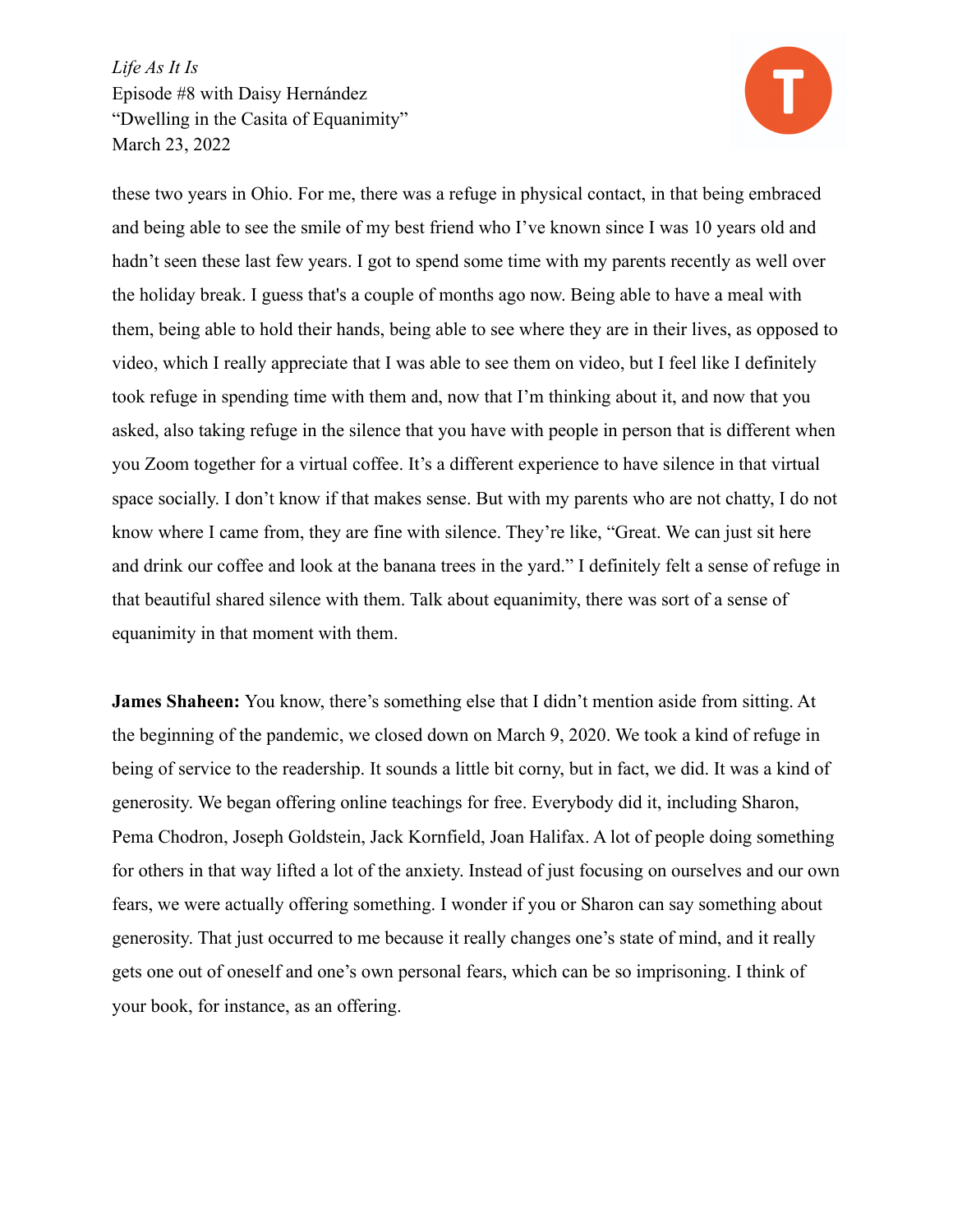

**Daisy Hernández:** Thank you, James. That's such a great insight. For me, we're precisely around the two-year mark where I said goodbye to my students. I assumed that I would see them the next week, and instead, I got the email that said, "We're all going online, get out of your dorm rooms, figure out how you're teaching this class online until further notice." I definitely initially took refuge in being of service to my students because it was a shock for all of us, of course, but for me, I was aware that I could stay where I was. For them, they just had a few days to take everything and head back home. For some of them, they could not head back home because they had parents who were immunocompromised or they had difficult home lives. We forget that for many students, college campus is actually the refuge for them. And so it wasn't just about going back to a parent's home, it was figuring out an auntie that could take them in or cousin or someone else. For me in those initial weeks, there was so much goodness in just being able to focus on how I could support them, how I could alter the class. We were just about to start a module on literary journalism, which usually I do with them by having them interview people on campus. So we changed it up and they interviewed people in their social circles around how they were coping with the pandemic. So it was sort of literary journalism on the spot, but you're right, it was a refuge. And then I also had to be really careful. I noticed that after the first three weeks, I was like, "Wow, I'm exhausted." And I think this goes back to something you were saying of realizing I can take refuge in work up to a certain point, and then it's very easy to lose oneself, and so I had to course correct a little bit and notice when I need to walk away. I started working with a timer. I started really paying attention to the dog, who was like, "Yeah, we need to go for walks." I really had to be careful of that. I'm wondering, Sharon, how you do—so I know James asked a question, but I was wondering how you do, I don't know if it's a course correction, or where you do take refuge in working with others and helping others and then have to also make sure that you're giving from a full cup.

**Sharon Salzberg:** Totally, I was just thinking you each have dogs. I don't have a dog. I have to create my own boundaries. No one's going to say "Time for a walk" or bark at me.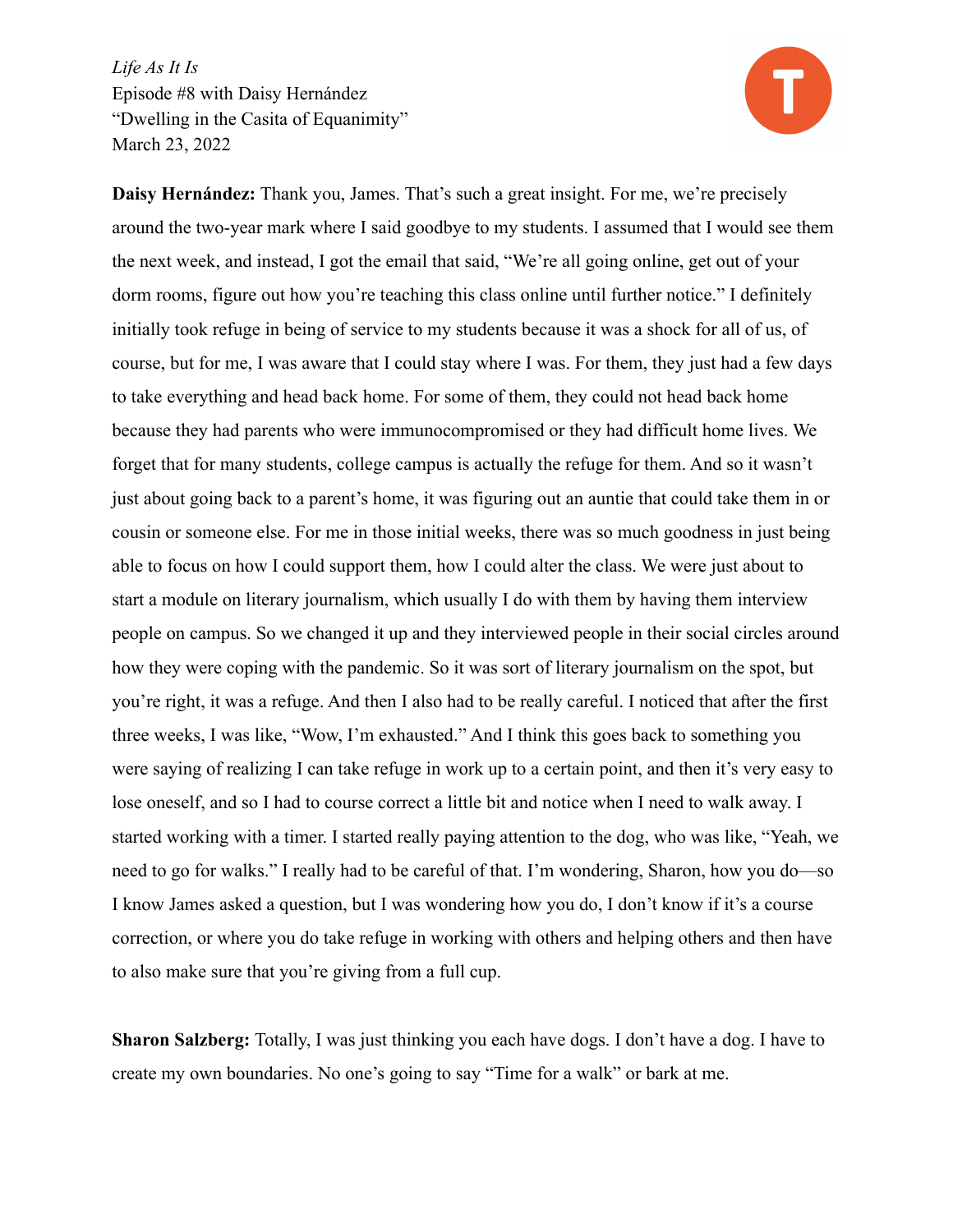

**Daisy Hernández:** You have to bark at yourself, perhaps.

**Sharon Salzberg:** I have to bark at myself like, "Time for a walk, get up." But I was also thinking about the last time I taught anything in person was March 9, 2020. I had just gotten back to New York City. I had been traveling for a month. I was teaching in a place in New York where the speaker sits in the audience in the front row until they're formally introduced, then you get up on the stage and you speak. It was such a strange time because nobody quite knew: Could you touch anything? What's going on? And so the woman who's sitting next to me said, very reasonably, "You know, I almost didn't come." And she was very overwrought. And so I said to her, "Well, there's a series of breathing patterns, where the basic premise is that if your out-breath is longer than your in-breath, your parasympathetic nervous system will start taking over from your sympathetic nervous system, and you'll basically chill." I had people with panic attacks and things like that try that, and it's just a way of soothing your system. So I suggested that. She wasn't interested at all. I said, "Well, there's lovingkindness meditation, which can get you recognizing you're not so alone and that you have this feeling of connection." She wasn't interested in that either. So I just looked at her and I said, with this kind of wild intuition, "Is there anyone you can help?" And she lit up and she got really radiant. She said, "I have this elderly neighbor, and maybe I can slip a note under their door and suggest that I go grocery shopping for them." Look at that. I saw a lot of that, which was really celebrated. People in New York said to me, "I've lived in New York years and years, and I never even knew my neighbors' names, and now we all have each other's names and phone numbers, and we're looking out for one another." Looking back, I also feel the poignancy of what terrible division arose later and hostility between people, but there was this time when it was just there. But onto your question, I can easily get exhausted for sure. There's no end to need, and so I basically have to bark at myself: This is unsustainable, what are the limits, don't forget to replenish and have fun even. It's OK. It feels so wrong in the face of such terrible ordeals, and not everyone has a place to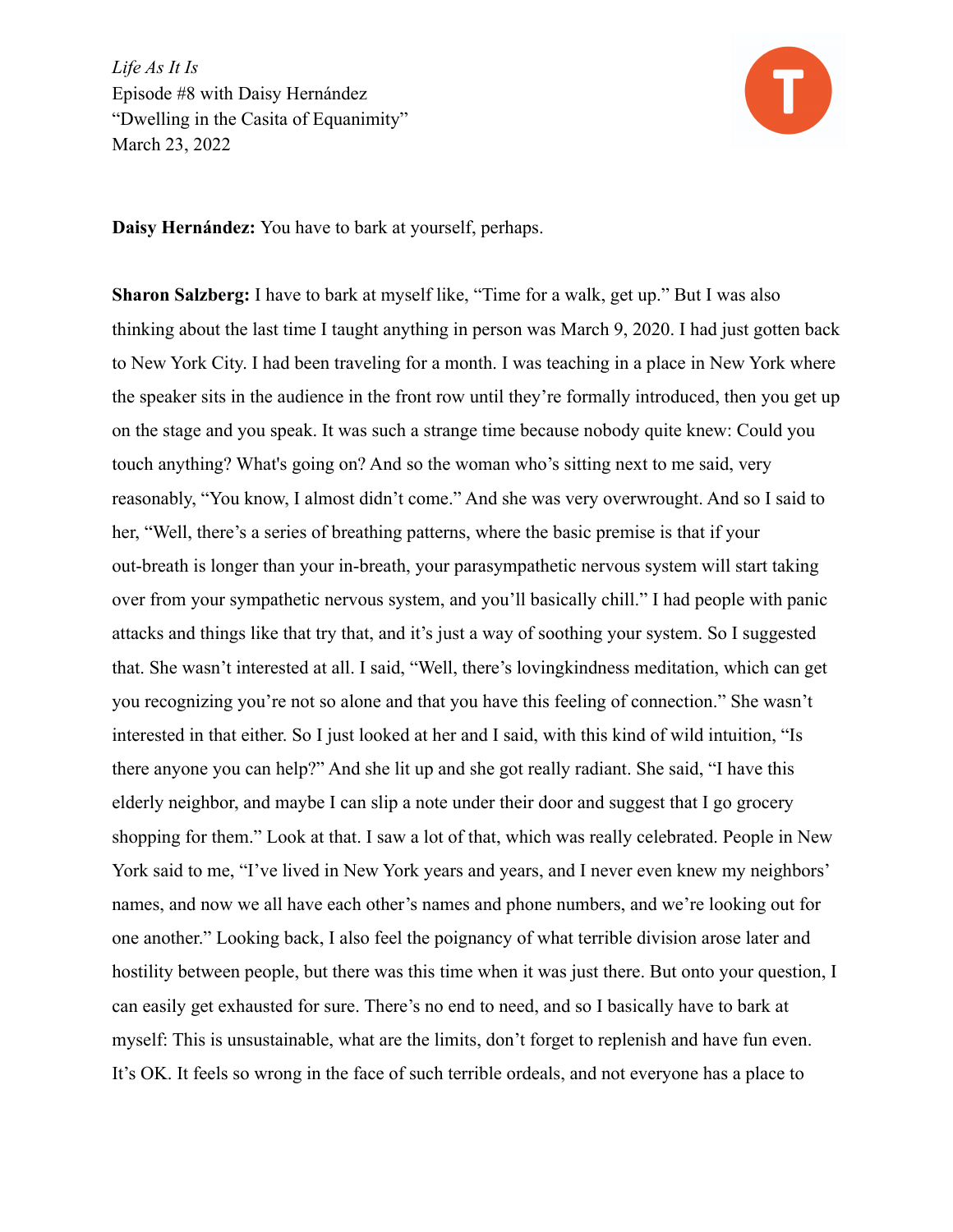

retreat to and take refuge, which I did, so it feels like it's selfish. But I've learned through the years, of course, it's absolutely essential. I need a dog actually, that's what I need.

**Daisy Hernández:** I think our takeaway from this is that Sharon needs not just a dog but a puppy,

**James Shaheen:** A puppy. But you'll blame us later because when the puppy wants to go at three in the morning—

**Sharon Salzberg:** I think sometimes about another refuge through creativity, through writing. I wonder if you see a relationship between your practice and your writing.

**Daisy Hernández:** Oh, absolutely. I can't imagine the writing happening without the practice, and maybe vice versa as well. There is the danger that sometimes I'm on the cushion, and my mind is like, "Ooh, I could write it that way," and my mind starts going there. But no, absolutely. I think for me, the writing itself is definitely, as I think you just said, a refuge, especially because I was interviewing so many families who had faced this chronic disease that can just be ravaging. I spent a lot of time with one patient who first needed pacemakers, then a defibrillator. The parasite will often go after the heart and can really decimate it. And so he had reached a point where he needed a heart transplant and was living with a left ventricular assist device. He spent a lot of time with me, and we talked a lot about both what was happening for him currently, which was waiting for a heart to become available, and then we also talked a lot about his childhood because he had begun to experience cardiac symptoms when he was a teenager, actually. Those interviews were really difficult, and so for me, knowing that I was going to be able to transform what he was sharing into a narrative that I was going to be able to hopefully raise awareness about this disease by sharing his story, that is an incredible refuge and incredible sense of comfort and transformation. As you were talking about when you saw this person light up at the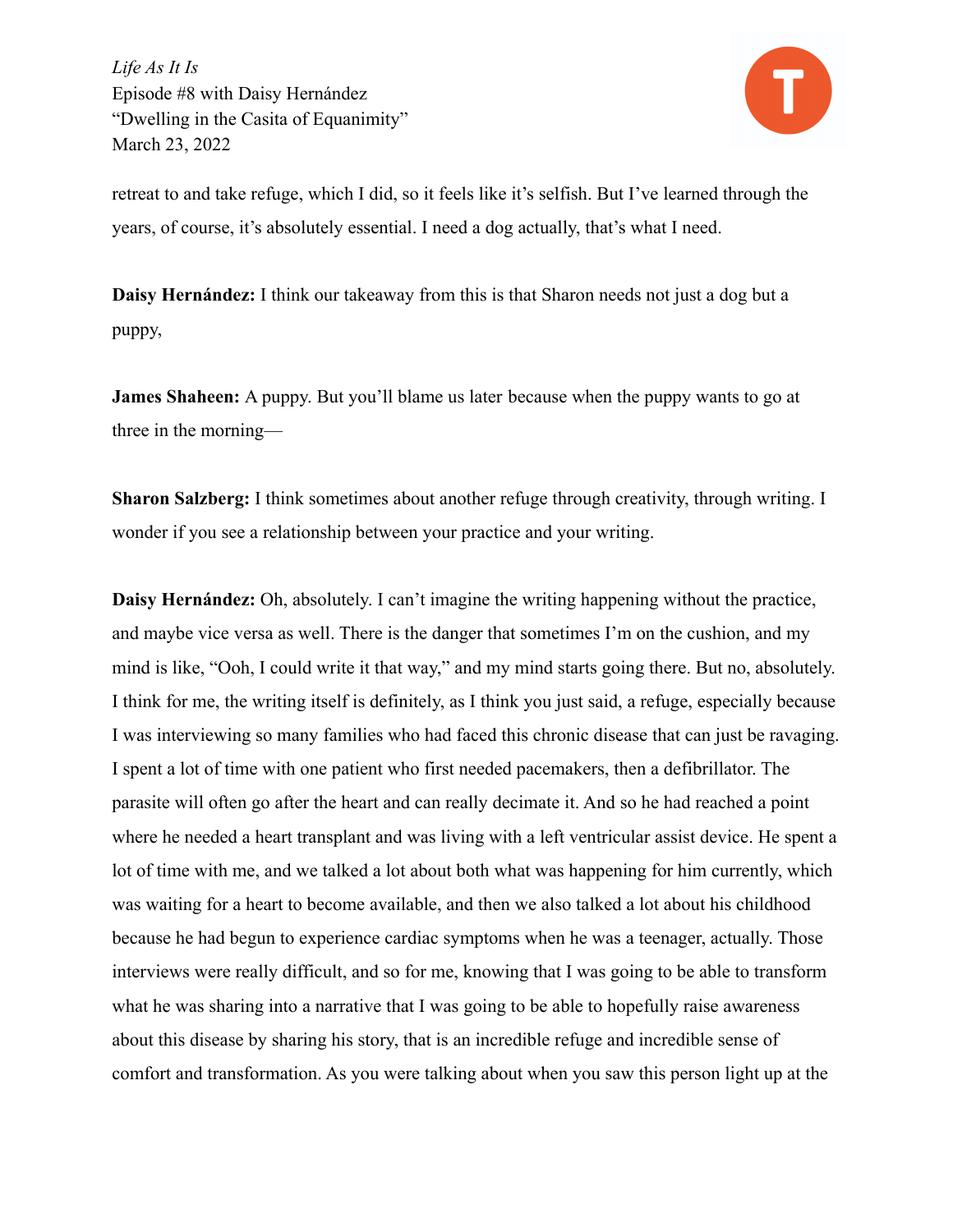

possibility that she could help someone, I think that very much happens for me as a writer. There's a way in which I feel a lot of energy and serenity comes with that as well from knowing I'm going to be able to transform this into a piece of work that will reach readers and others. There's something very powerful in that. And yet at the same time, in those moments, I remember specifically with him when I was interviewing him, where he's going in and out of sadness as he recounts his experiences, it was really important for me to have lovingkindness, for example, as a practice. Sometimes it was lovingkindness, sometimes it was tonglen practice. Because in those moments, I'm there as a journalist. I'm not there as any kind of caregiver. It's not appropriate for me to try to comfort the other person. I'm not there as a cold person either. But I'm also aware that he has not invited me into his home to do certain work. He's invited me here to share his story. That's the work that I'm there to do. So for me sometimes, just allowing that silence to be there between us, silently sending him metta as I'm sitting there, and then there were times when I would actually say out loud wishing him well as he went on his journey. I feel like it's not even just the creativity in the practice, but it's the creativity, the journalism, and the practice, that triangle. They very much are three legs, same stool for me.

**James Shaheen:** Daisy, you mentioned your students earlier. I just want to remind our listeners that you teach creative writing at Miami University in Ohio. I'm curious about how the stresses of the past few years have affected the stories that your students tell.

**Daisy Hernández:** Yeah, that's an excellent question because I do teach creative nonfiction, so they are writing about their lives. I would say that everything has happened on the page, just as it has happened during this time. So before the pandemic, I would always get essays about love stories and breakups, and during the pandemic, they found love and they also broke up. Life goes on, and it definitely shows up, and so what looks a little different is, "Oh, we met on the group text for the dorm rooms," that's how they found love, and "Oh, we broke up on some video game." I don't even know how that happens. The heartache and the love happen in different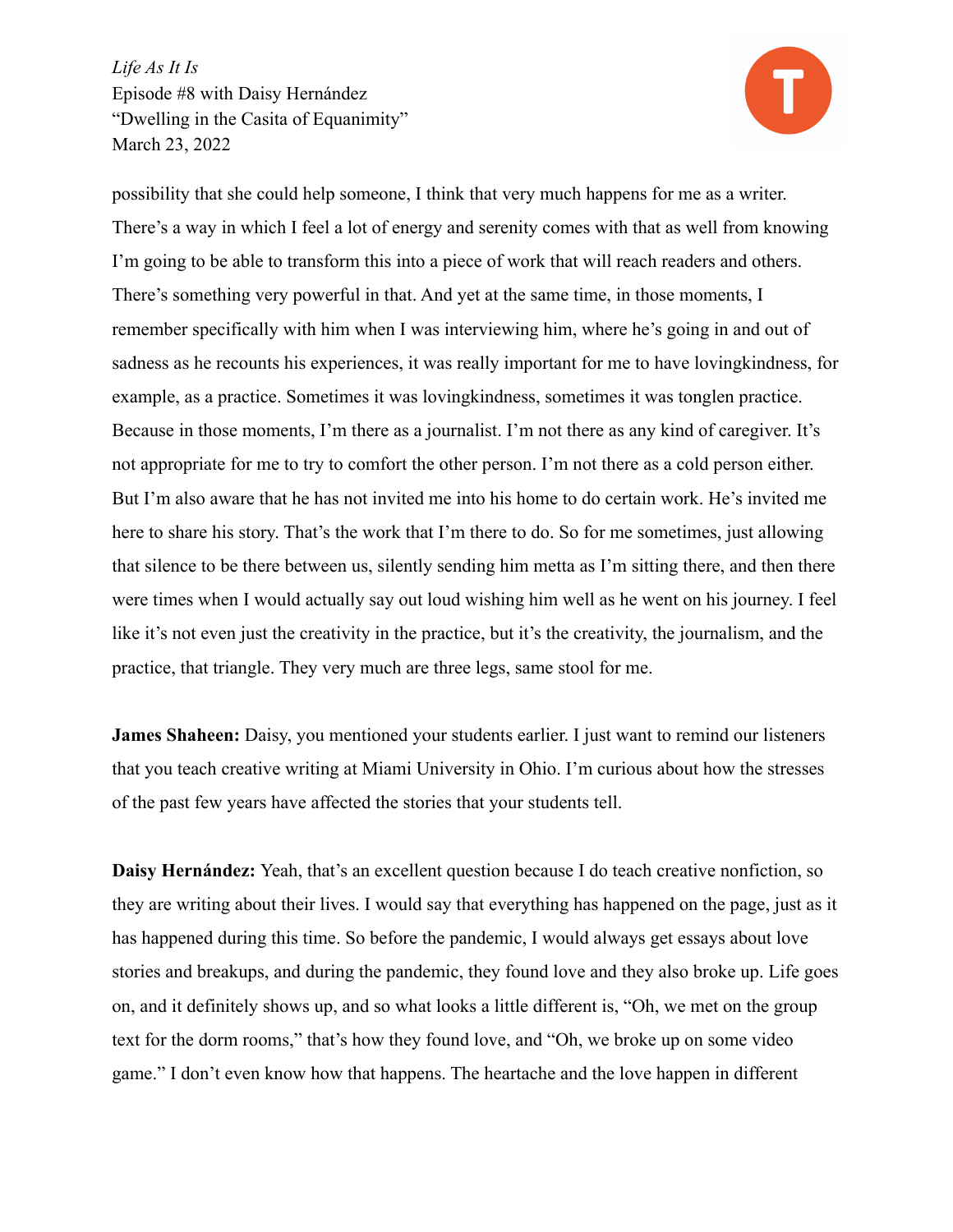

contexts. What I also am seeing that's actually really different, and I think probably we're all seeing this, is just much more conversation and openness about their own mental health. I think that these last two years have definitely opened up a space where students are writing about that much more frequently and openly. I especially noticed that this semester. This is our second semester where our campus is back in person in the classrooms pretty much across the board. There are exceptions, but we're in the classroom again. I noticed last semester, which was our first one, that some students were broaching the subject of mental health in their essays, but it was few and it really felt like dipping toes into that conversation, whereas this semester, it has just been the entire essay is about this, the entire essay is about depression, the entire essay is about anxiety attacks or OCD. And it really has just been hitting me as an educator that I really have different groups of students in my class. I have students who finished high school virtually, and so they've only known a college experience during the pandemic. And then I have the seniors where the middle of their college years was this pandemic, and now they're trying to get jobs—talk about emerging from a sort of cocoon space, and they're supposed to go work full-time. And I think there's a lot of questions about how they do that. Just realizing that even though I'm looking at all of them and I'm thinking that there's a shared experience that they're having as college students, they're really not. They're in such different places. And on top of that, we have students who are immunocompromised or just spent the last two years with parents or siblings who are immunocompromised, and that's a very different experience, or who have younger siblings at home who couldn't get vaccinated as early as adults. They're having incredibly different experiences of these years.

**James Shaheen:** How does all of this centering of mental health issues that arise in the students who are young and under tremendous stress change your role as a teacher?

**Daisy Hernández:** In a couple of ways. Before the pandemic, my conversations with students about mental health would happen one-on-one predominantly. That still happens. I've had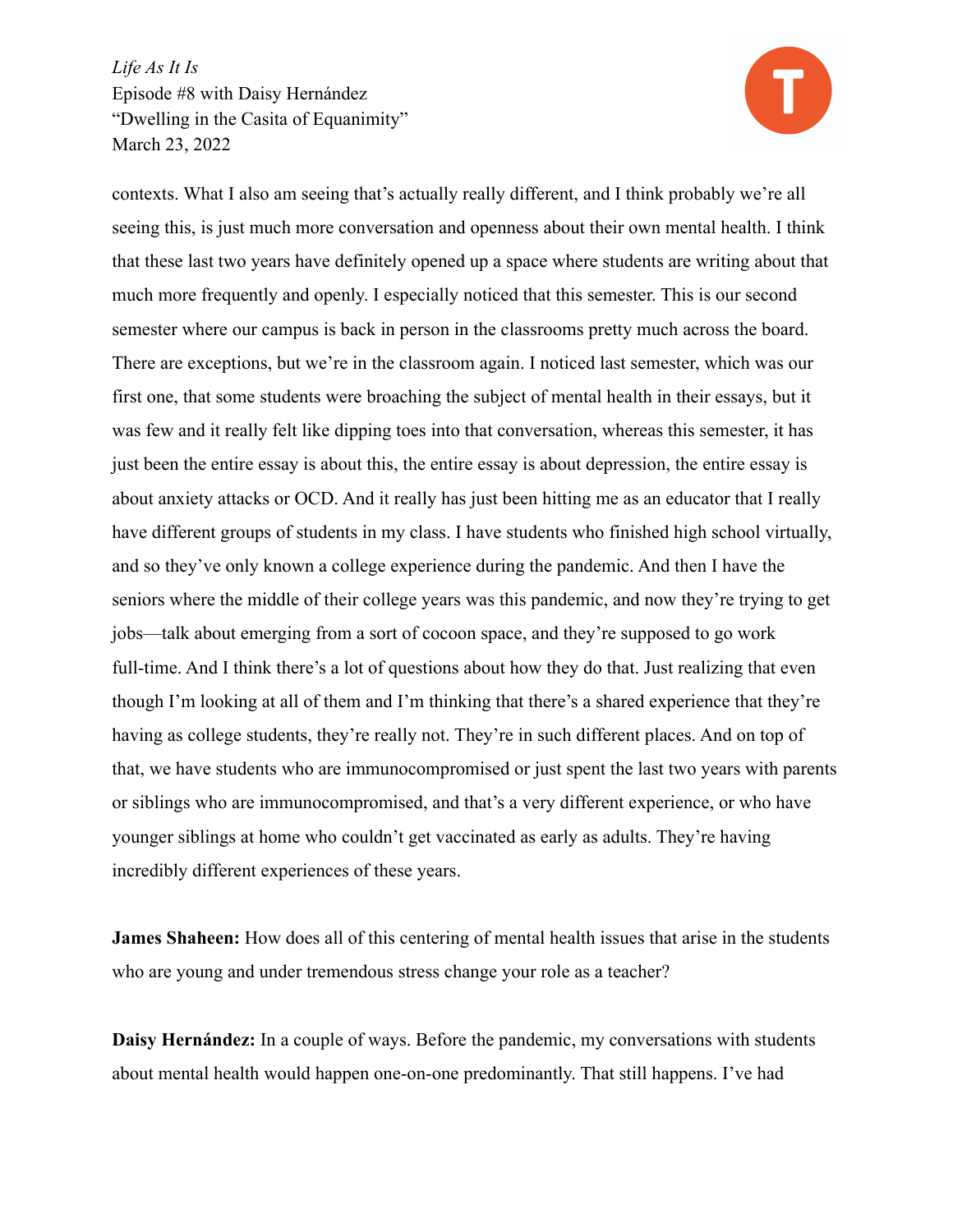

students where I've said one-on-one, "Do you need a hug right now? Would a hug be helpful right now?" because they are on the verge of tears, and sometimes a hug will help you to get there. So one-on-one was more common before. It's still happening, but I feel like now I see more of a need for me to talk about mental health with the entire class. We'll workshop someone's essay, so we're giving them feedback about a narrative that they created around depression. So now I'm definitely much more taking the time to talk about the subject matter in a broader way with all of them to also open up space if anyone wants to share their own experiences as well. There's a larger conversation happening,

**James Shaheen:** It sounds so incredibly different from my college years. But of course, it's a very different world.

**Daisy Hernández:** It's a different world. Yes, I did not have any of these conversations in college.

**James Shaheen:** No, I didn't either.

**Daisy Hernández:** I'm running a reading series this academic year, and the writers that I chose to bring, I'm also very intentional about who's coming. And so for example, we had this YA author, Lilliam Rivera, who wrote this beautiful book, *Never Look Back*, about these two teenagers in the Bronx, Puerto Ricans, after Hurricane Katrina. One of them is essentially a climate refugee, and she's struggling with her mental health. It's an incredible book. It's a retelling of the Greek mythology of Orpheus. But I definitely wanted to read this book and have my students engage with this book in another class because of the component around mental health and different cultural interpretations of mental illness as well. So it's definitely impacting the texts that I choose, in addition to what we do in the classroom as writers.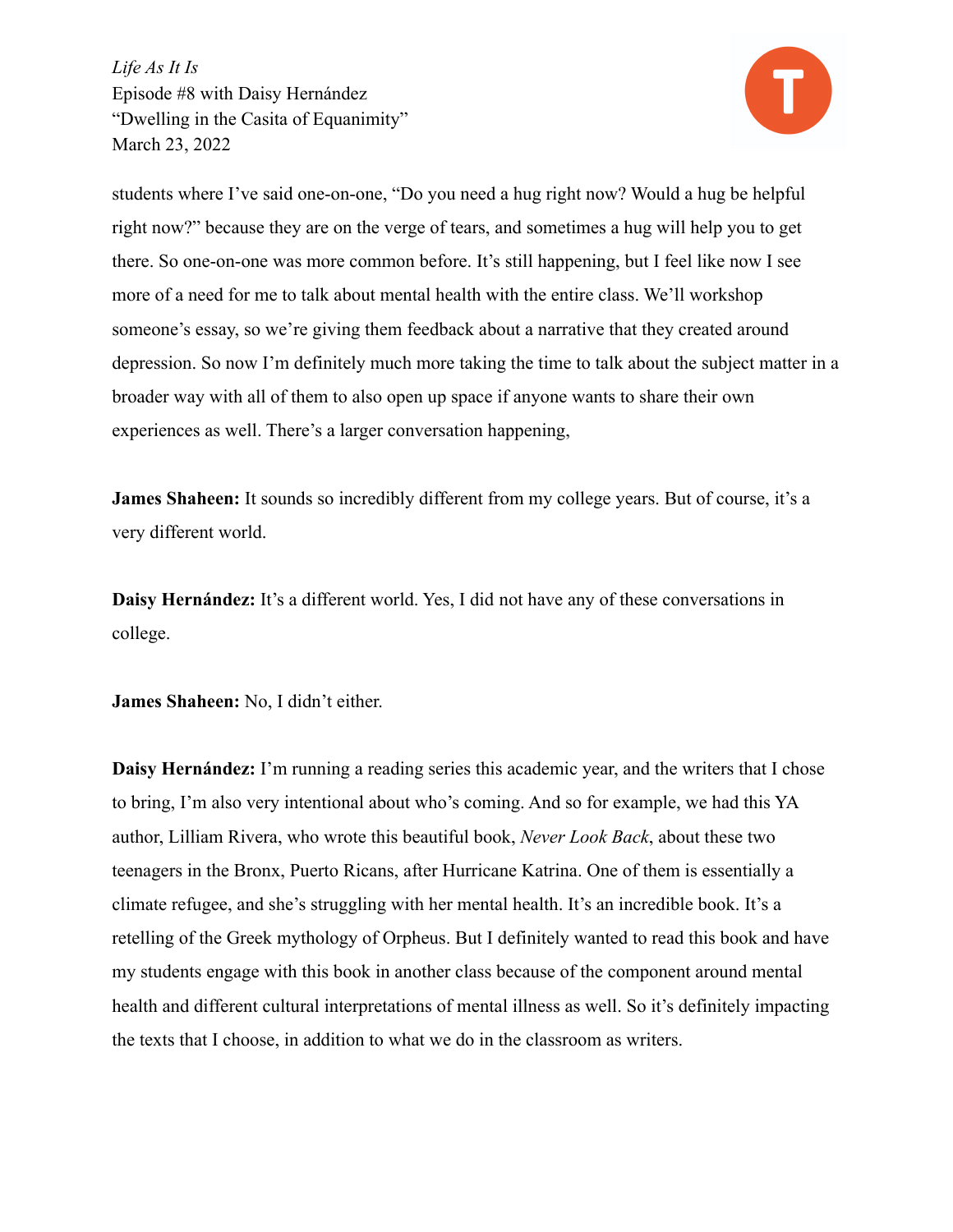

**Sharon Salzberg:** I just want to ask what you're writing now. Do you have any projects in the works?

**Daisy Hernández:** I am writing essays, and I don't know what they're about yet. Part of what I'm working on right now is that some of the essays are pieces that I wrote that did not make it into my book, *The Kissing Bug*. You work on a book for seven years. Readers will be happy to know that not everything I learned went into the book because the book would be 800 pages, not 300 pages. So some of that is going into this next book. Part of that is around citizenship because I became really fascinated by how we decided to attach our healthcare access to citizenship, so not only to jobs, many of us have our health insurance through jobs, but we also made decisions around citizenship and access to healthcare. So it made me really curious about the beginnings of the United States of America when citizenship was as in flux as it is now, I would say, and how we decided how we would take care of people who did not have the financial means to pay for a private doctor. So there are some essays in this new collection that have to do with that, and I think that's the theme that is emerging, but I'm also working on an essay about the rapper Cardi B, who I'm obsessed with, but whenever I tell that to people, they're like, "Everyone's obsessed with Cardi." So I'm trying to write into that obsession, and somehow that will also have to do with a theme like citizenship. So stay tuned, it'll be another seven years.

**James Shaheen:** Daisy Hernández, thanks so much for joining Sharon and me. It's been a great pleasure.

**Daisy Hernández:** It's always so fun to talk with you.

**James Shaheen:** Yeah, I look forward to the next time. So for our listeners, please be sure to pick up a copy of Daisy's now award-winning book, *The Kissing Bug*. We like to close these podcasts with a short guided meditation, so I'm going to hand this over to Sharon.